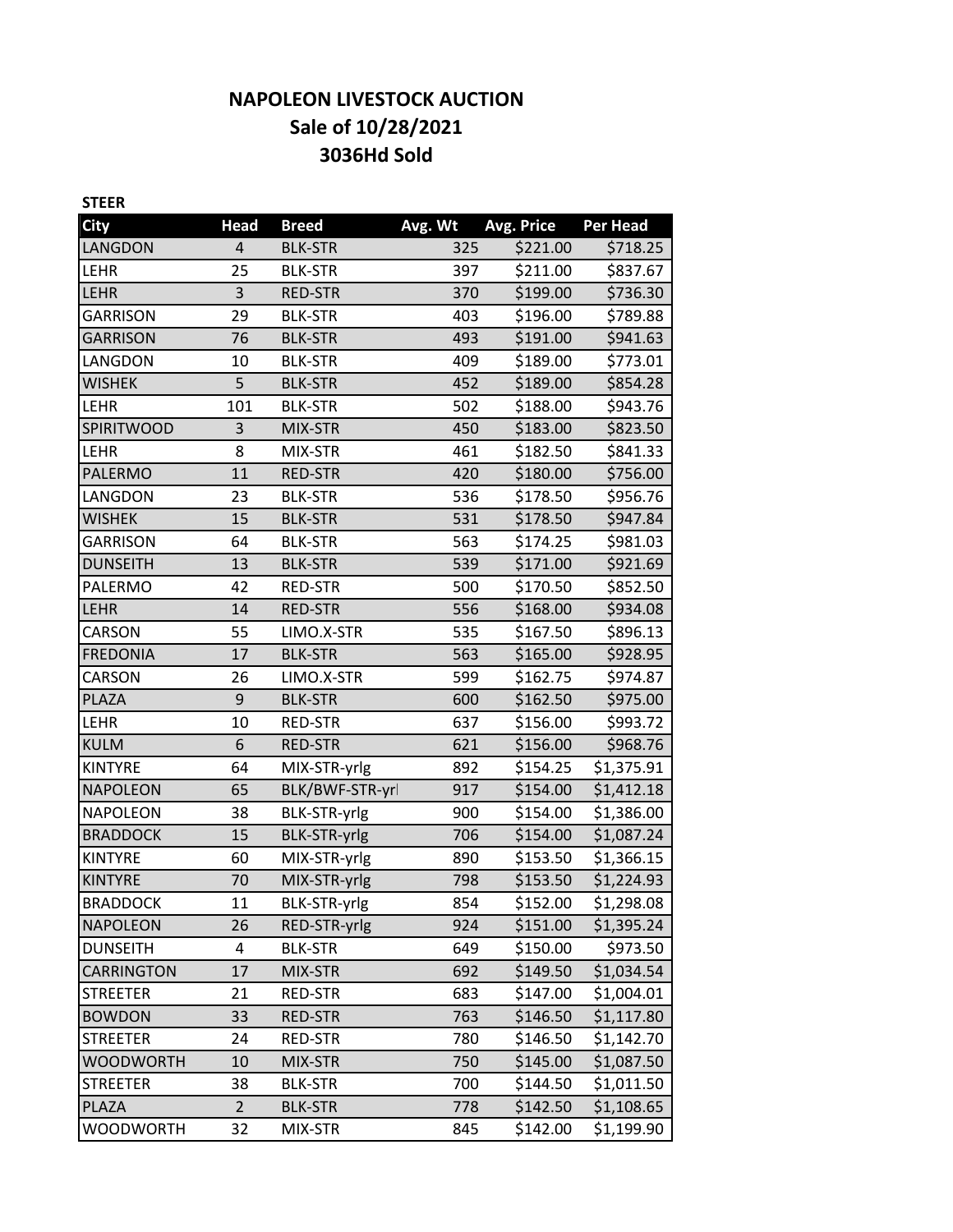| <b>BOWDON</b>  | 6  | <b>RED-STR</b> | 804   | \$141.50 | \$1,137.66 |
|----------------|----|----------------|-------|----------|------------|
| ICARRINGTON    | 25 | MIX-STR        | 807   | \$141.00 | \$1,137.87 |
| <b>KINTYRE</b> | 59 | MIX-STR-yrlg   | 999   | \$138.00 | \$1,378.62 |
| <b>KULM</b>    |    | RED-STR        | 720   | \$137.00 | \$986.40   |
| <b>HOOPLE</b>  | 9  | BLK-STR-yrlg   | 1,168 | \$115.00 | \$1,343.20 |

**HEIFER** 

| <b>City</b>     | <b>Head</b>    | <b>Breed</b>   | Avg. Wt | Avg. Price | <b>Per Head</b> |
|-----------------|----------------|----------------|---------|------------|-----------------|
| <b>GARRISON</b> | 30             | <b>BLK-HFR</b> | 344     | \$172.00   | \$591.68        |
| LANGDON         | 4              | <b>BLK-HFR</b> | 344     | \$170.00   | \$584.80        |
| <b>LEHR</b>     | 22             | <b>BLK-HFR</b> | 388     | \$167.00   | \$647.96        |
| PALERMO         | 23             | RED-HFR        | 460     | \$164.00   | \$754.40        |
| <b>LEHR</b>     | 9              | <b>RED-HFR</b> | 437     | \$163.50   | \$714.50        |
| PALERMO         | 15             | RED-HFR        | 464     | \$162.00   | \$751.68        |
| <b>GARRISON</b> | 122            | <b>BLK-HFR</b> | 473     | \$160.50   | \$759.17        |
| LEHR            | 108            | <b>BLK-HFR</b> | 482     | \$159.75   | \$770.00        |
| LANGDON         | 20             | <b>BLK-HFR</b> | 467     | \$158.00   | \$737.86        |
| PALERMO         | 7              | RED-HFR        | 406     | \$158.00   | \$641.48        |
| <b>WISHEK</b>   | $\overline{7}$ | <b>BLK-HFR</b> | 417     | \$157.00   | \$654.69        |
| <b>DUNSEITH</b> | 3              | <b>BLK-HFR</b> | 498     | \$149.50   | \$744.51        |
| <b>GARRISON</b> | 37             | <b>BLK-HFR</b> | 560     | \$148.50   | \$831.60        |
| <b>NAPOLEON</b> | 5              | MIX-HFR        | 484     | \$147.00   | \$711.48        |
| <b>BOWDON</b>   | 38             | MIX-HFR-yrlg   | 683     | \$145.00   | \$990.35        |
| <b>LINTON</b>   | 9              | BLK-HFR-yrlg   | 816     | \$144.00   | \$1,175.04      |
| PALERMO         | $\overline{2}$ | RED-HFR-yrlg   | 910     | \$136.50   | \$1,242.15      |
| CARRINGTON      | 9              | RED-HFR        | 647     | \$135.00   | \$873.45        |
| <b>STREETER</b> | 10             | <b>BLK-HFR</b> | 610     | \$135.00   | \$823.50        |
| COOPERSTOWN     | 4              | BLK-HF-yrlg    | 884     | \$134.50   | \$1,188.98      |
| <b>BOWDON</b>   | 12             | RED-HFR        | 703     | \$134.00   | \$942.02        |
| <b>STREETER</b> | 9              | <b>BLK-HFR</b> | 714     | \$133.00   | \$949.62        |
| <b>MANDAN</b>   | 21             | RWF-HFR-yrlg   | 800     | \$131.00   | \$1,048.00      |
| RICHARDTON      | 10             | RED-HFR-yrlg   | 1,026   | \$130.00   | \$1,333.80      |
| <b>LINTON</b>   | $\overline{2}$ | RED-HFR-yrlg   | 1,098   | \$130.00   | \$1,427.40      |
| <b>GARRISON</b> | 9              | BLK-HFR-yrlg   | 1,007   | \$127.50   | \$1,283.93      |
| GARRISON        | 6              | RED-HFR-yrlg   | 1,088   | \$122.50   | \$1,332.80      |
| <b>HOOPLE</b>   | 5              | BLK-HFR-yrlg   | 1,108   | \$116.00   | \$1,285.28      |

### **COW**

| <b>City</b>     | <b>Head</b> | <b>Breed</b>   | Avg. Wt | Avg. Price | <b>Per Head</b> |
|-----------------|-------------|----------------|---------|------------|-----------------|
| <b>DRISCOLL</b> | 1           | <b>BLK-COW</b> | 1,945   | \$78.50    | \$1,526.83      |
| MONTPELIER      | 1           | <b>BLK-COW</b> | 1,625   | \$78.00    | \$1,267.50      |
| <b>TAPPEN</b>   | 1           | <b>RED-COW</b> | 1,835   | \$77.50    | \$1,422.13      |
| <b>CHARLSON</b> | 1           | <b>BLK-COW</b> | 1,515   | \$77.50    | \$1,174.13      |
| <b>KINTYRE</b>  | 1           | <b>BLK-COW</b> | 1,820   | \$76.50    | \$1,392.30      |
| <b>KINTYRE</b>  |             | <b>BLK-COW</b> | 1,885   | \$76.50    | \$1,442.03      |
| <b>DRISCOLL</b> |             | <b>BLK-COW</b> | 1,535   | \$76.00    | \$1,166.60      |
| <b>VENTURIA</b> | 1           | <b>BLK-COW</b> | 1,485   | \$76.00    | \$1,128.60      |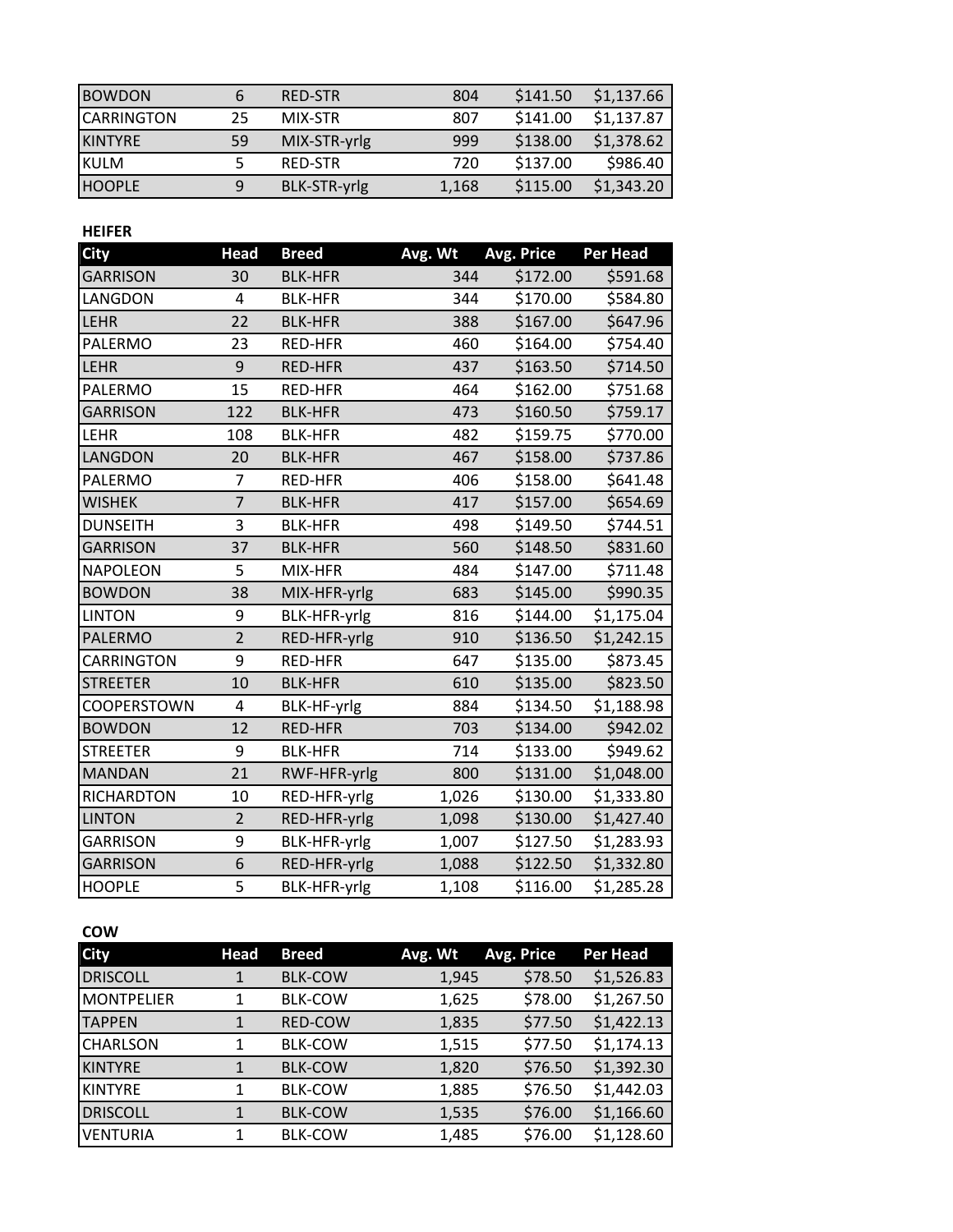| <b>NAPOLEON</b>     | $\mathbf{1}$   | <b>BLK-COW</b>     | 1,605 | \$75.50 | \$1,211.78 |
|---------------------|----------------|--------------------|-------|---------|------------|
| <b>WISHEK</b>       | 4              | <b>BLK-COW</b>     | 1,605 | \$74.50 | \$1,195.73 |
| <b>MONTPELIER</b>   | $\mathbf{1}$   | <b>BLK-COW</b>     | 1,480 | \$74.00 | \$1,095.20 |
| WISHEK              | $\mathbf{1}$   | <b>BWF-COW</b>     | 1,845 | \$73.50 | \$1,356.08 |
| <b>COOPERSTOWN</b>  | $\mathbf 1$    | <b>BLK-COW</b>     | 1,475 | \$73.00 | \$1,076.75 |
| <b>KINTYRE</b>      | 7              | MIX-COW            | 1,650 | \$73.00 | \$1,204.50 |
| <b>STEELE</b>       | $\overline{2}$ | RED-COW            | 1,348 | \$71.00 | \$957.08   |
| RICHARDTON          | 6              | RED-COW            | 1,004 | \$70.00 | \$702.80   |
| <b>NEW ROCKFORD</b> | $\mathbf{1}$   | <b>BLK-COW</b>     | 1,490 | \$69.50 | \$1,035.55 |
| <b>MINOT</b>        | $\overline{2}$ | RED-COW            | 1,363 | \$68.50 | \$933.66   |
| <b>KINTYRE</b>      | $\overline{2}$ | <b>BLK-COW</b>     | 1,355 | \$68.50 | \$928.18   |
| <b>KINTYRE</b>      | 10             | RED-COW            | 1,108 | \$68.00 | \$753.44   |
| <b>RUGBY</b>        | $\mathbf{1}$   | <b>BWF-COW</b>     | 1,310 | \$67.00 | \$877.70   |
| <b>DRISCOLL</b>     | 3              | <b>BLK-COW</b>     | 1,510 | \$66.50 | \$1,004.15 |
| <b>WISHEK</b>       | $\mathbf 1$    | <b>BLK-COW</b>     | 1,485 | \$66.00 | \$980.10   |
| <b>KINTYRE</b>      | 7              | RED-COW            | 1,417 | \$65.25 | \$924.59   |
| <b>MINOT</b>        | $\overline{7}$ | RED-COW            | 1,018 | \$65.00 | \$661.70   |
| <b>KINTYRE</b>      | 4              | RED-COW            | 1,334 | \$65.00 | \$867.10   |
| <b>DRISCOLL</b>     | $\mathbf{1}$   | <b>BLK-COW</b>     | 1,550 | \$64.50 | \$999.75   |
| <b>MONTPELIER</b>   | $\mathbf{1}$   | <b>BLK-COW</b>     | 1,285 | \$64.00 | \$822.40   |
| <b>WISHEK</b>       | $\mathbf{1}$   | <b>BLK-COW</b>     | 1,600 | \$63.50 | \$1,016.00 |
| <b>STREETER</b>     | 7              | RED-COW            | 1,350 | \$63.00 | \$850.50   |
| <b>DAWSON</b>       | 29             | MIX-COW            | 1,240 | \$63.00 | \$781.20   |
| <b>KINTYRE</b>      | 9              | RED-COW            | 1,281 | \$62.50 | \$800.63   |
| <b>DRISCOLL</b>     | 6              | MIX-COW            | 966   | \$61.00 | \$589.26   |
| <b>MONTPELIER</b>   | $\mathbf{1}$   | <b>BLK-COW</b>     | 1,525 | \$60.00 | \$915.00   |
| PALERMO             | $\mathbf 1$    | RED-COW            | 1,065 | \$60.00 | \$639.00   |
| <b>KINTYRE</b>      | $\mathbf{1}$   | <b>BLK-COW</b>     | 1,550 | \$59.50 | \$922.25   |
| <b>PINGREE</b>      | $\mathbf 1$    | <b>BLK-COW</b>     | 1,625 | \$59.00 | \$958.75   |
| CHARLSON            | 7              | <b>BWF-COW</b>     | 1,536 | \$58.50 | \$898.56   |
| <b>RICHARDTON</b>   | $\overline{7}$ | RED-COW            | 1,236 | \$58.25 | \$719.97   |
| <b>DAWSON</b>       | 6              | MIX-COW            | 1,277 | \$58.00 | \$740.66   |
| CHARLSON            | 14             | <b>BLK/BWF-COW</b> | 1,215 | \$57.75 | \$701.66   |
| <b>TAPPEN</b>       | 6              | RED-COW            | 1,326 | \$57.25 | \$759.14   |
| <b>STREETER</b>     | $\sqrt{4}$     | RED-COW            | 1,361 | \$57.25 | \$779.17   |
| <b>BERTHOLD</b>     | $\mathbf{1}$   | CHAR-COW           | 1,150 | \$57.00 | \$655.50   |
| <b>WISHEK</b>       | $\mathbf{1}$   | RED-COW            | 1,250 | \$57.00 | \$712.50   |
| CHARLSON            | 9              | <b>BWF-COW</b>     | 1,361 | \$57.00 | \$775.77   |
| <b>BERTHOLD</b>     | 15             | CHAR-COW           | 1,173 | \$56.50 | \$662.75   |
| <b>NAPOLEON</b>     | 8              | MIX-COW            | 1,010 | \$56.50 | \$570.65   |
| <b>TAPPEN</b>       | $\mathbf{1}$   | XBRED-COW          | 1,115 | \$56.00 | \$624.40   |
| <b>NAPOLEON</b>     | 4              | MIX-COW            | 1,405 | \$56.00 | \$786.80   |
| <b>DRISCOLL</b>     | $\mathbf{1}$   | <b>BLK-COW</b>     | 1,350 | \$56.00 | \$756.00   |
| PALERMO             | $\mathbf{1}$   | RED-COW            | 1,145 | \$56.00 | \$641.20   |
| <b>TUTTLE</b>       | 8              | MIX-COW            | 1,213 | \$55.00 | \$667.15   |
| <b>KINTYRE</b>      | $\mathbf{1}$   | <b>BLK-COW</b>     | 1,345 | \$55.00 | \$739.75   |
| <b>DRISCOLL</b>     | 3              | <b>BLK-COW</b>     | 1,402 | \$54.50 | \$764.09   |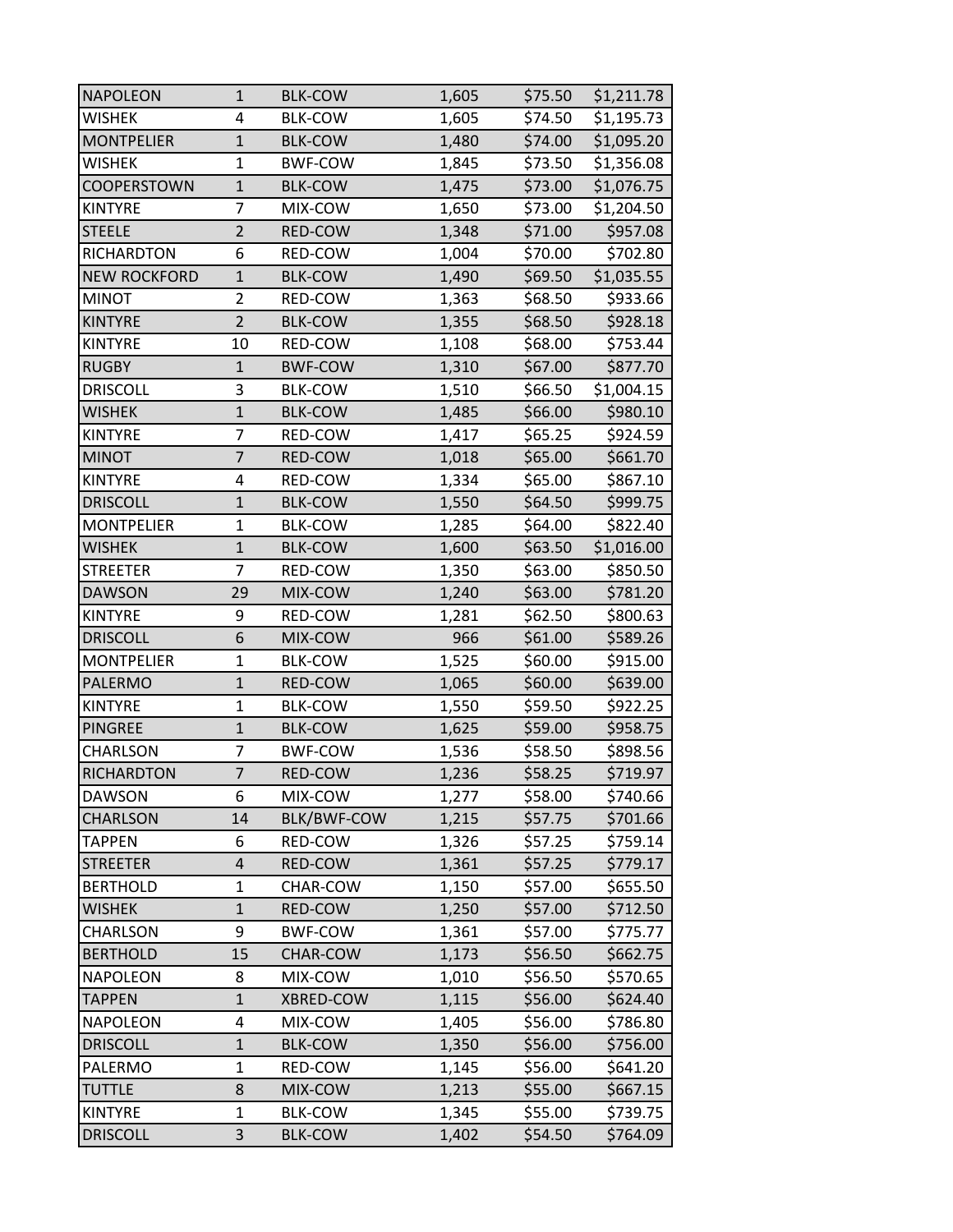| CHARLSON           | 5                       | <b>BLK-COW</b> |       | \$54.50 | \$636.56 |
|--------------------|-------------------------|----------------|-------|---------|----------|
|                    |                         |                | 1,168 |         |          |
| <b>COOPERSTOWN</b> | $\overline{2}$          | <b>BLK-COW</b> | 1,370 | \$54.00 | \$739.80 |
| <b>RUGBY</b>       | $\mathbf{1}$            | <b>BLK-COW</b> | 1,520 | \$54.00 | \$820.80 |
| <b>WISHEK</b>      | $\mathbf{1}$            | <b>BLK-COW</b> | 1,615 | \$54.00 | \$872.10 |
| <b>DAWSON</b>      | 18                      | MIX-COW        | 1,470 | \$54.00 | \$793.80 |
| <b>RICHARDTON</b>  | 6                       | RED-COW        | 1,288 | \$53.50 | \$689.08 |
| <b>DRISCOLL</b>    | $\overline{2}$          | <b>BLK-COW</b> | 1,378 | \$53.50 | \$737.23 |
| <b>MINOT</b>       | 16                      | RED-COW        | 1,303 | \$53.25 | \$693.85 |
| <b>TUTTLE</b>      | 5                       | MIX-COW        | 1,309 | \$53.00 | \$693.77 |
| <b>TAPPEN</b>      | 3                       | MIX-COW        | 1,187 | \$52.75 | \$626.14 |
| <b>WISHEK</b>      | 5                       | <b>BWF-COW</b> | 1,332 | \$52.75 | \$702.63 |
| <b>MONTPELIER</b>  | $\overline{\mathbf{r}}$ | MIX-COW        | 1,638 | \$52.75 | \$864.05 |
| CHARLSON           | $\overline{2}$          | BLK/BWF-COW    | 1,553 | \$52.50 | \$815.33 |
| <b>MONTPELIER</b>  | 5                       | MIX-COW        | 1,460 | \$52.00 | \$759.20 |
| <b>DRISCOLL</b>    | 10                      | <b>BLK-COW</b> | 1,308 | \$51.50 | \$673.62 |
| <b>NAPOLEON</b>    | $\overline{\mathbf{r}}$ | <b>BLK-COW</b> | 1,069 | \$51.50 | \$550.54 |
| <b>TUTTLE</b>      | 6                       | <b>BWF-COW</b> | 1,428 | \$51.00 | \$728.28 |
| <b>MINOT</b>       | 6                       | RED-COW        | 1,206 | \$50.50 | \$609.03 |
| <b>TAPPEN</b>      | $\mathbf{1}$            | RED-COW        | 1,255 | \$50.00 | \$627.50 |
| <b>WISHEK</b>      | $\mathbf 1$             | <b>BLK-COW</b> | 1,135 | \$50.00 | \$567.50 |
| <b>STREETER</b>    | $\overline{2}$          | RED-COW        | 1,328 | \$50.00 | \$664.00 |
| <b>KINTYRE</b>     | $\mathbf{1}$            | <b>BLK-COW</b> | 1,745 | \$49.00 | \$855.05 |
| <b>CHARLSON</b>    | 7                       | BLK/BWF-COW    | 1,231 | \$48.75 | \$600.11 |
| <b>DAWSON</b>      | $\mathbf{1}$            | <b>BLK-COW</b> | 1,460 | \$48.50 | \$708.10 |
| <b>DRISCOLL</b>    | 5                       | MIX-COW        | 1,213 | \$47.25 | \$573.14 |
| <b>NAPOLEON</b>    | $\mathbf{1}$            | <b>BLK-COW</b> | 1,075 | \$46.50 | \$499.88 |
| CHARLSON           | 3                       | <b>BLK-COW</b> | 1,157 | \$45.50 | \$526.44 |
| <b>MENOKEN</b>     | $\mathbf 1$             | <b>BLK-COW</b> | 1,240 | \$44.00 | \$545.60 |
| <b>OBERON</b>      | $\mathbf{1}$            | <b>BWF-COW</b> | 1,060 | \$43.50 | \$461.10 |
| <b>TOWNER</b>      | $\mathbf{1}$            | <b>BWF-COW</b> | 920   | \$42.00 | \$386.40 |
| <b>DAWSON</b>      | $\mathbf{1}$            | <b>BLK-COW</b> | 1,330 | \$41.00 | \$545.30 |

## **BULL**

| <b>City</b>        | <b>Head</b> | <b>Breed</b>     | Avg. Wt | Avg. Price | <b>Per Head</b> |
|--------------------|-------------|------------------|---------|------------|-----------------|
| <b>TOWNER</b>      | 13          | MIX-BULL         | 680     | \$115.00   | \$782.00        |
| <b>KINTYRE</b>     | 1           | <b>BLK-BULL</b>  | 2,130   | \$89.00    | \$1,895.70      |
| <b>ROBINSON</b>    | 1           | <b>CHAR-BULL</b> | 2,330   | \$88.00    | \$2,050.40      |
| <b>LINTON</b>      | 1           | <b>BLK-BULL</b>  | 2,110   | \$84.00    | \$1,772.40      |
| <b>VALLEY CITY</b> | 1           | <b>RED-BULL</b>  | 1,870   | \$84.00    | \$1,570.80      |
| <b>VALLEY CITY</b> | 1           | <b>RED-BULL</b>  | 1,760   | \$83.50    | \$1,469.60      |
| <b>PETTIBONE</b>   | 1           | <b>BLK-BULL</b>  | 2,055   | \$81.50    | \$1,674.83      |
| <b>VENTURIA</b>    | 1           | <b>BLK-BULL</b>  | 1,520   | \$79.50    | \$1,208.40      |
| <b>NAPOLEON</b>    | 1           | <b>RED-BULL</b>  | 1,650   | \$79.50    | \$1,311.75      |
| <b>DRISCOLL</b>    | 1           | <b>BLK-BULL</b>  | 1,860   | \$79.00    | \$1,469.40      |
| <b>GACKLE</b>      | 1           | <b>BLK-BULL</b>  | 1,690   | \$74.00    | \$1,250.60      |
| <b>KINTYRE</b>     | 1           | <b>RED-BULL</b>  | 1,895   | \$74.00    | \$1,402.30      |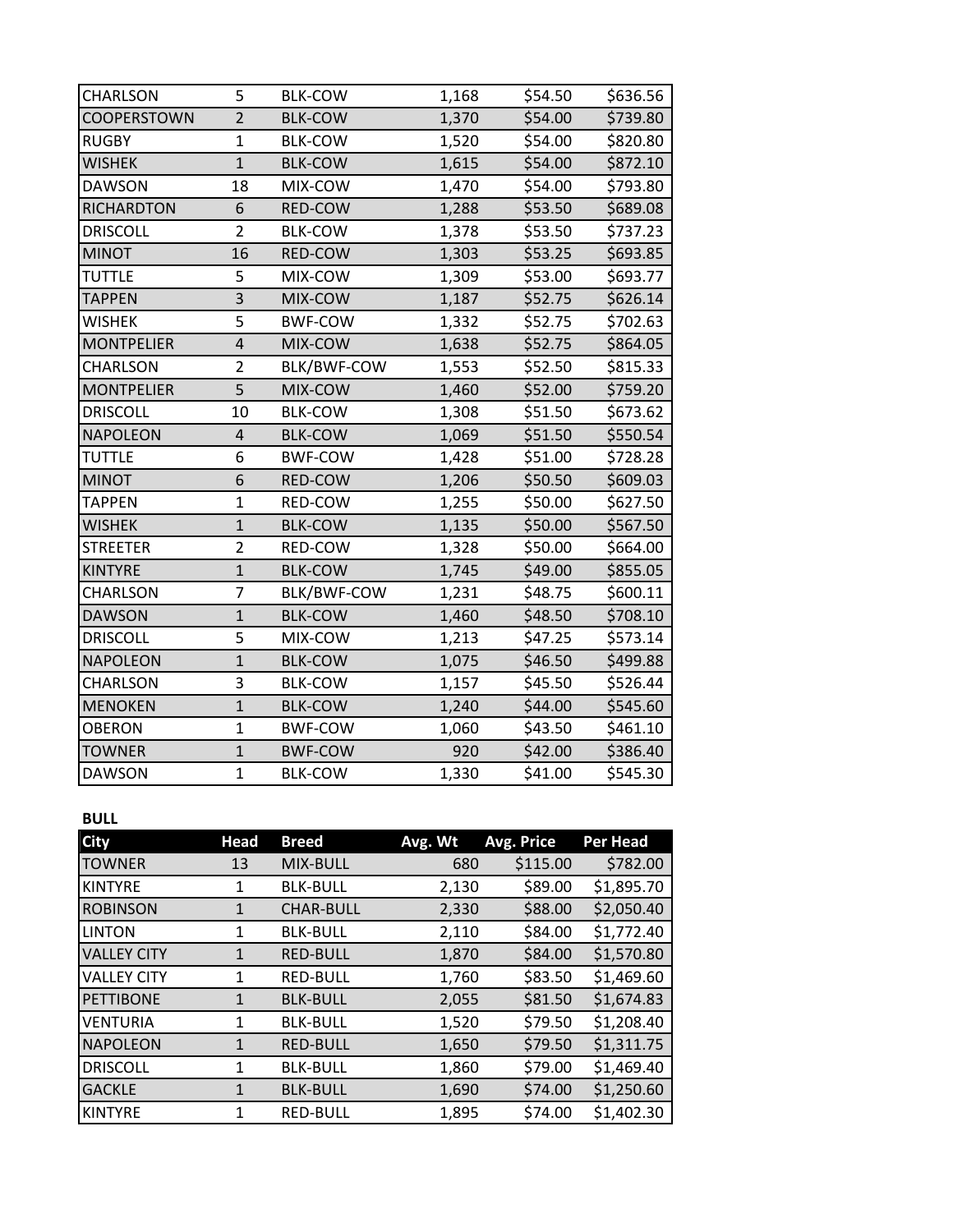

Napoleon Livestock Auction - Napoleon, ND AMS Livestock, Poultry, & Grain Market News North Dakota Dept of Ag Mrkt News

Thu Oct 28, 2021

#### Email us with accessibility issues with this report.

Livestock Weighted Average Report for 10/28/2021 - Final

| <b>AUCTION</b>         |                  |                      |               |
|------------------------|------------------|----------------------|---------------|
|                        | <b>This Week</b> | <b>Last Reported</b> | Last Year     |
|                        |                  | 10/21/2021           |               |
| <b>Total Receipts:</b> | 2.162            | 1,286                | 2,770         |
| <b>Feeder Cattle:</b>  | 2.162(100.0%)    | 1,286(100.0%)        | 2,770(100.0%) |

Compared to last week; Feeder steers trading mixed with 400-450lbs steady to 4.00 higher, 450-500lbs and 550 600lbs 7.00 to 9.00 higher with instances up to 19.00 higher, 600-650lbs steady to 3.00 lower and 650-750lbs 8.00 to 13.00 lower with instances up to 16.00 lower. Feeder heifers showing a mixed trend with only one weight for comparison 550-600lbs up to 7.00 higher. Many strings of feeders available in todays offerings. Good buyer demand for light weight steers and full loads. Flesh condition light to moderate. Supply included: 100% Feeder Cattle (70% Steers, 29% Heifers, 1% Bulls). Feeder cattle supply over 600 lbs was 48%.

### FEEDER CATTLE

|                | STEERS - Medium and Large 1 (Per Cwt / Actual Wt)   |        |                    |                  |       |
|----------------|-----------------------------------------------------|--------|--------------------|------------------|-------|
| Head           | <b>Wt Range</b>                                     | Avg Wt | <b>Price Range</b> | <b>Avg Price</b> |       |
| $\overline{4}$ | 325                                                 | 325    | 221.00             | 221.00           |       |
| 25             | 397                                                 | 397    | 211.00             | 211.00           |       |
| 55             | 403-431                                             | 410    | 180.00-196.00      | 190.21           |       |
| 116            | 452-499                                             | 488    | 174.50-191.00      | 186.55           |       |
| 168            | 500-544                                             | 527    | 167.50-178.50      | 171.07           |       |
| 101            | 502                                                 | 502    | 188.00             | 188.00           | Fancy |
| 108            | 562-599                                             | 571    | 162.75-174.25      | 169.91           |       |
| 116            | 600-637                                             | 626    | 152.00-162.50      | 156.26           |       |
| 40             | 683-695                                             | 689    | 147.00-149.50      | 148.20           |       |
| 53             | 700-706                                             | 702    | 144.50-154.00      | 147.21           |       |
| 137            | 750-798                                             | 783    | 145.00-153.50      | 150.04           |       |
| 71             | 804-845                                             | 827    | 141.00-142.00      | 141.62           |       |
| 156            | 854-892                                             | 888    | 149.50-154.25      | 153.52           |       |
| 129            | 900-926                                             | 914    | 151.00-154.00      | 153.39           |       |
| 65             | 961-999                                             | 996    | 138.00-142.50      | 138.33           |       |
|                |                                                     |        |                    |                  |       |
|                | STEERS - Medium and Large 1-2 (Per Cwt / Actual Wt) |        |                    |                  |       |
| Head           | <b>Wt Range</b>                                     | Avg Wt | <b>Price Range</b> | <b>Avg Price</b> |       |
| 8              | 483                                                 | 483    | 168.50             | 168.50           |       |
| 10             | 573                                                 | 573    | 156.00             | 156.00           |       |
| 12             | 621-636                                             | 630    | 132.00-143.00      | 136.52           |       |
| 5              | 720                                                 | 720    | 137.00             | 137.00           |       |
| 5              | 913                                                 | 913    | 130.00             | 130.00           |       |



5

#### Napoleon Livestock Auction - Napoleon, ND AMS Livestock, Poultry, & Grain Market News North Dakota Dept of Ag Mrkt News

147.00

147.00

Email us with accessibility issues with this report.

|      | HEIFERS - Medium and Large 1 (Per Cwt / Actual Wt)   |        |                    |                  |
|------|------------------------------------------------------|--------|--------------------|------------------|
| Head | Wt Range                                             | Avg Wt | <b>Price Range</b> | <b>Avg Price</b> |
| 31   | 300-344                                              | 343    | 172.00-180.00      | 172.23           |
| 22   | 388                                                  | 388    | 167.00             | 167.00           |
| 23   | 406-437                                              | 421    | 157.00-163.50      | 159.93           |
| 291  | 460-482                                              | 474    | 158.00-164.00      | 160.39           |
| 7    | 510                                                  | 510    | 136.00             | 136.00           |
| 54   | 560-579                                              | 564    | 135.00-148.50      | 144.18           |
| 26   | 610-647                                              | 624    | 129.00-135.00      | 133.41           |
| 43   | 683-687                                              | 683    | 132.00-145.00      | 143.48           |
| 21   | 703-714                                              | 708    | 133.00-134.00      | 133.57           |
| 30   | 800-816                                              | 805    | 131.00-144.00      | 134.95           |
|      |                                                      |        |                    |                  |
|      | HEIFERS - Medium and Large 1-2 (Per Cwt / Actual Wt) |        |                    |                  |
| Head | <b>Wt Range</b>                                      | Avg Wt | <b>Price Range</b> | <b>Avg Price</b> |

484

Thu Oct 28, 2021

 $\sim$  $\cdots$  $\sim$   $\sim$ 

484